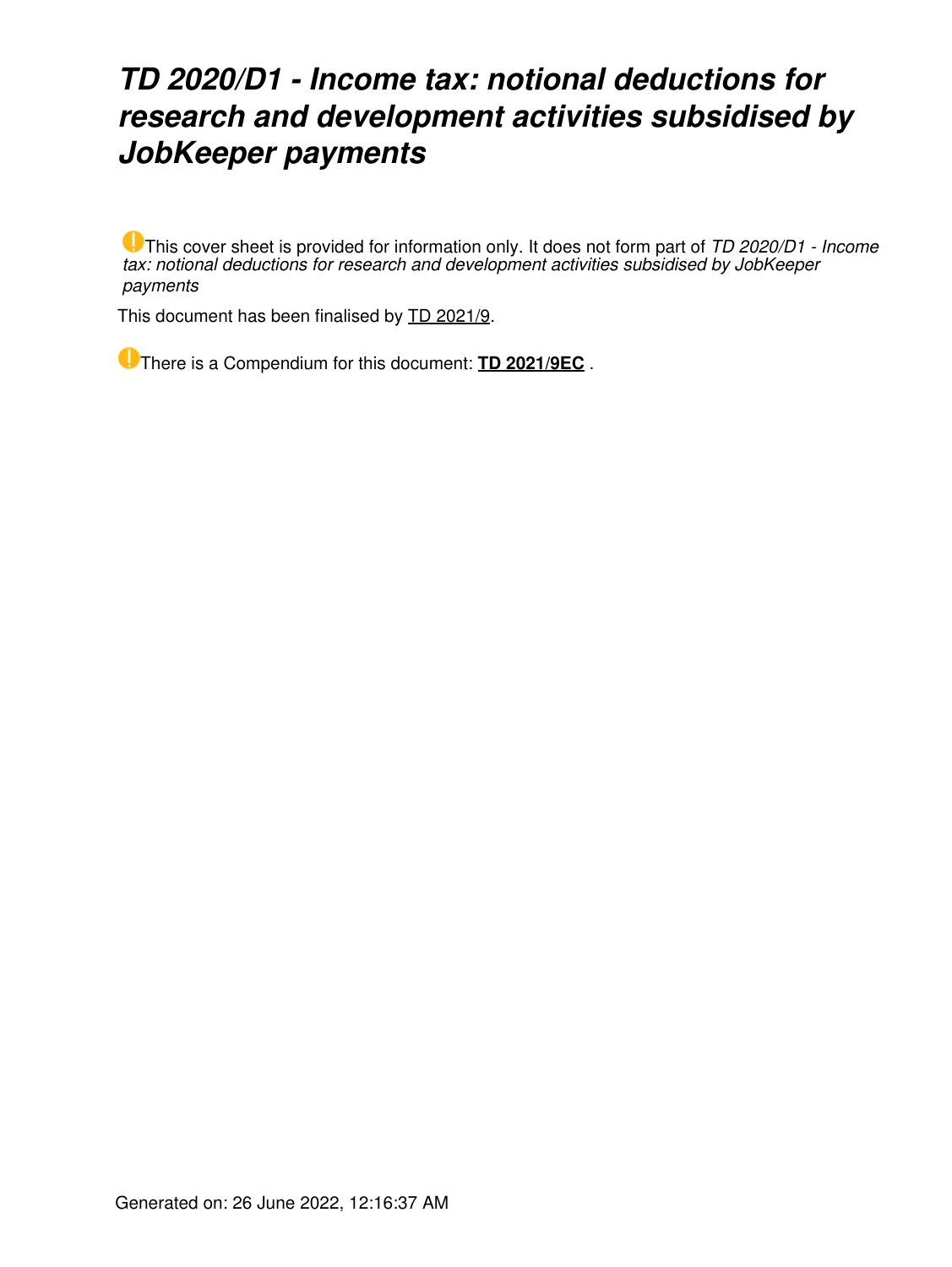

**Australian Government Australian Taxation Office** 

Draft Taxation Determination **TD 2020/D1**

Status: **draft only – for comment** Page 1 of 10

# Draft Taxation Determination

Income tax: notional deductions for research and development activities subsidised by JobKeeper payments

#### $\bullet$ **Relying on this draft Determination**

This publication is a draft for public comment. It represents the Commissioner's preliminary view on how a relevant provision could apply.

If this draft Determination applies to you and you rely on it reasonably and in good faith, you will not have to pay any interest or penalties in respect of the matters covered, if this draft Determination turns out to be incorrect and you underpay your tax as a result. However, you may still have to pay the correct amount of tax.

| <b>Table of Contents</b>                                                                              | Paragraph |
|-------------------------------------------------------------------------------------------------------|-----------|
| What this draft Determination is about                                                                | 1         |
| Ruling                                                                                                | 3         |
| Date of effect                                                                                        | 7         |
| Appendix 1 – Explanation                                                                              | 8         |
| JobKeeper scheme                                                                                      | 16        |
| Application of the at-risk rule to JobKeeper payments based on paid employees<br>(Division 2)         | 18        |
| Example $1$ – employee wholly engaged in R&D activities                                               | 26        |
| Example 2 – employee wholly engaged in R&D activities and wage is more than<br>the JobKeeper payment  | 30        |
| Example 3 – employee partly engaged in R&D activities                                                 | 36        |
| Application of the at-risk rule to JobKeeper payments based on business participation<br>(Division 3) | 41        |
| Appendix 2 – Your comments                                                                            | 47        |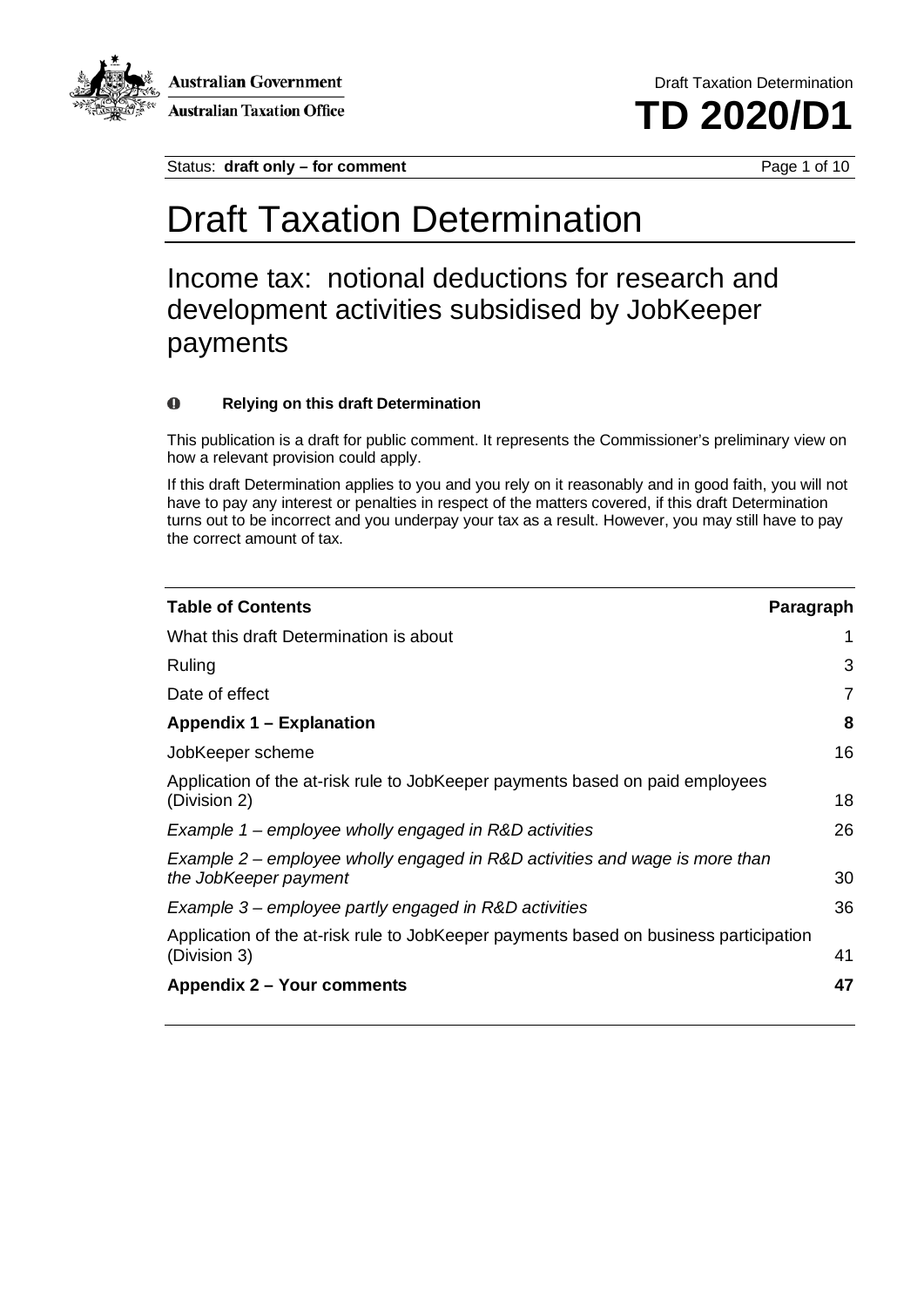**TD** 2020/D'

#### **What this draft Determination is about**

[1](#page-2-0). This draft Determination<sup>1</sup> sets out how the 'at-risk rule' (section 355-405 of the *Income Tax Assessment Act 1997*[2](#page-2-1) ) applies to JobKeeper payments received by a research and development (R&D) entity ('you') under the *Coronavirus Economic Response Package (Payments and Benefits) Rules 2020* (the Payments and Benefits Rules).

2. This Determination does not consider other applications of the at-risk rule, including to economic response measures taken by State or Territory Governments to COVID-19.

### **Ruling**

3. If you receive a JobKeeper payment:

- for your paid employees (under Division 2 of the Payments and Benefits Rules), you trigger the at-risk rule. You cannot notionally deduct<sup>[3](#page-2-2)</sup> the portion of your wage expenditure incurred on R&D activities that has attracted the JobKeeper payment
- based on business participation (under Division 3 of the Payments and Benefits Rules), you do not trigger the at-risk rule. You are, therefore, not prevented<sup>[4](#page-2-3)</sup> from notionally deducting expenditure<sup>[5](#page-2-4)</sup> for having received a JobKeeper payment.

4. If you receive a JobKeeper payment for an eligible employee who is wholly engaged in R&D activities<sup>6</sup> during a fortnight, you cannot notionally deduct so much of your wage expenditure paid to that employee as is equal to the \$1,500 JobKeeper payment. [7](#page-2-6)

5. If you receive a JobKeeper payment for an eligible employee who is partially engaged in R&D activities during a fortnight, your notional deduction is partially reduced. Your notional deduction is reduced by that portion of the JobKeeper payment as is in proportion with the time the employee spends on R&D activities during that fortnight.

6. Expenditure you incur on R&D activities that cannot be notionally deducted<sup>[8](#page-2-7)</sup> does not give rise to a tax offset under section 355-100. Therefore, for the portion of JobKeeper payments you receive that trigger the at-risk rule, no extra income tax is payable under the R&D clawback rules.<sup>[9](#page-2-8)</sup>

<span id="page-2-0"></span><sup>1</sup> All further references to 'this Determination' refer to the Determination as it will read when finalised. Note that this Ruling will not take effect until finalised.

<span id="page-2-1"></span><sup>2</sup> All legislative references in this Determination are to the *Income Tax Assessment Act 1997* unless otherwise indicated.

<span id="page-2-2"></span><sup>3</sup> Under sections 355-205 or 355-480.

<span id="page-2-3"></span><sup>4</sup> By section 355-405.

<span id="page-2-4"></span><sup>5</sup> Under sections 355-205 or 355-480.

<span id="page-2-5"></span><sup>6</sup> As defined in section 355-20.

<span id="page-2-6"></span><sup>&</sup>lt;sup>7</sup> On 21 July 2020 the Government announced extensions and changes to the JobKeeper scheme; including, with effect from 28 September 2020, change to the \$1,500 JobKeeper payment rate. All references in this Determination to 'the JobKeeper payment rate' refer to the relevant JobKeeper payment rate applicable to the R&D entity at the time of incurring the wage expenditure.

<span id="page-2-7"></span><sup>8</sup> Under sections 355-205 or 355-480.

<span id="page-2-8"></span><sup>&</sup>lt;sup>9</sup> Subdivision 355-G.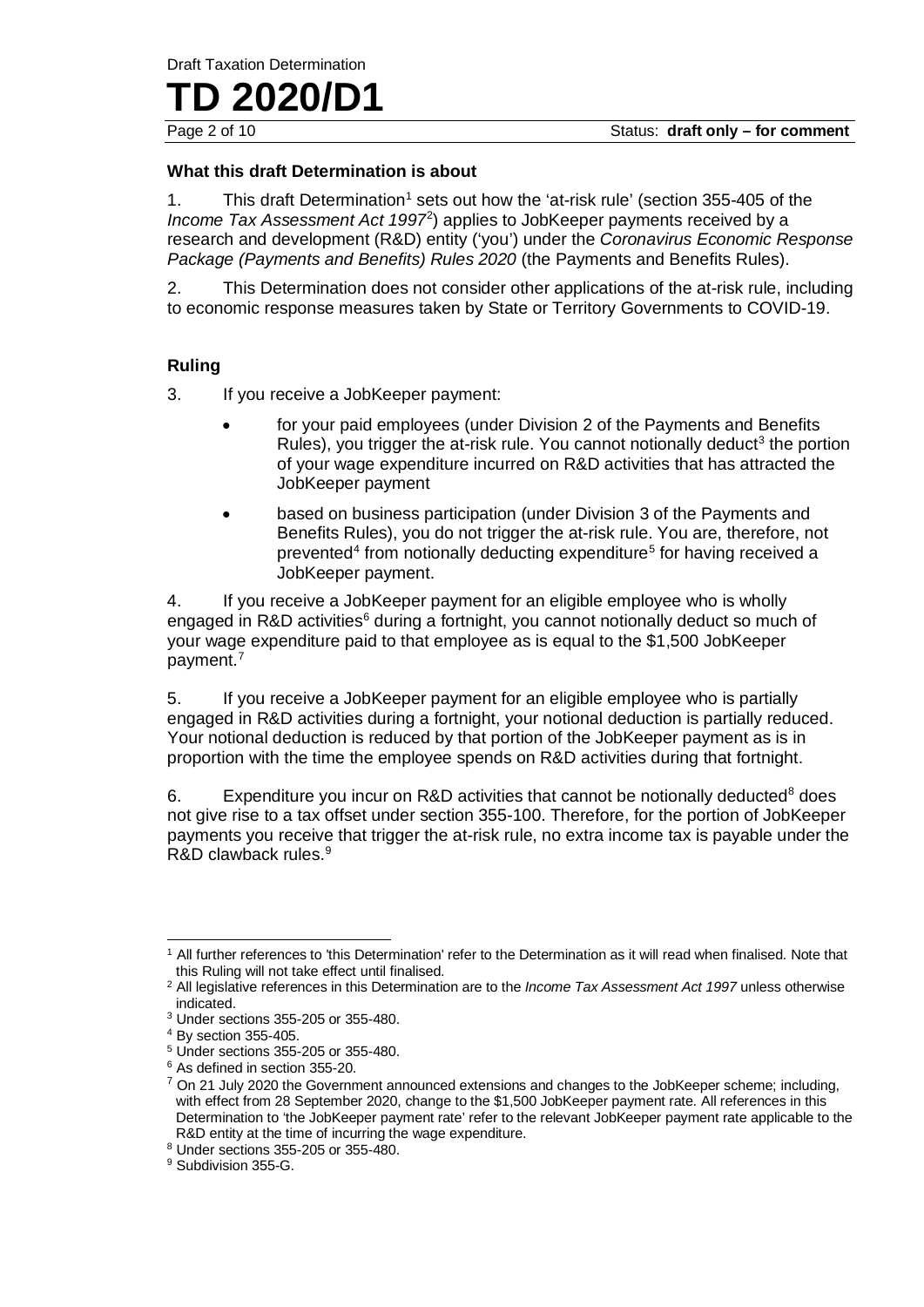Status: draft only - for comment

#### **Date of effect**

7. When the final Determination is issued, it is proposed to apply both before and after its date of issue. However, the Determination will not apply to taxpayers to the extent that it conflicts with the terms of settlement of a dispute agreed to before the date of issue of the Determination (see paragraphs 75 to 76 of Taxation Ruling TR 2006/10 *Public Rulings*).

Taxation Determination

**TD** 2020/D1

**Commissioner of Taxation** 27 July 2020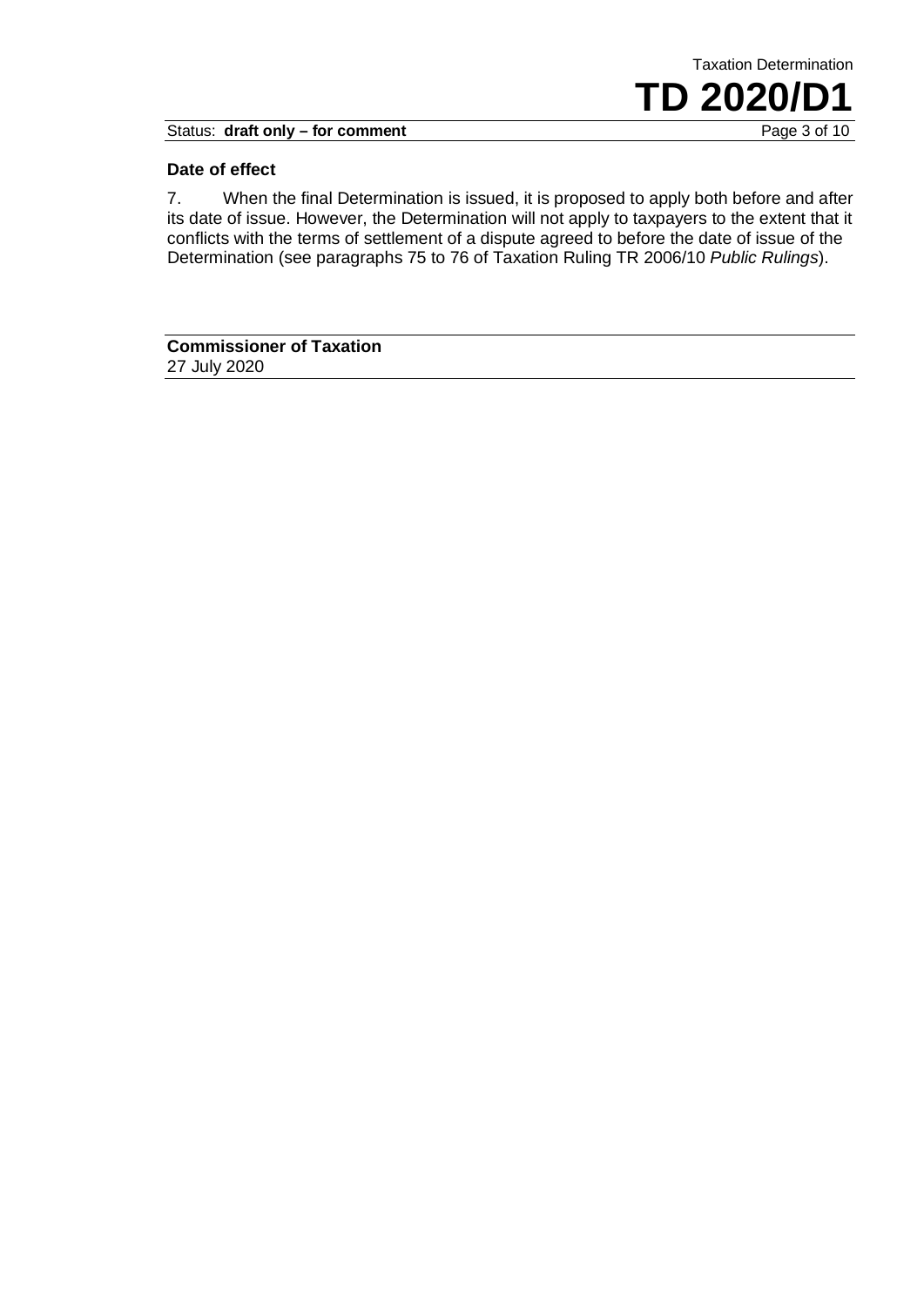#### Draft Taxation Determination

**2020/** 

## **Appendix 1 – Explanation**

#### $\bf{0}$ *This Appendix is provided as information to help you understand how the Commissioner's preliminary view has been reached. It does not form part of the proposed binding public ruling.*

8. Expenditure can be claimed for the R&D tax offset only when you can notionally deduct it under Division 355.<sup>[10](#page-4-0)</sup>

9. The at-risk rule in section 355-405 denies or reduces a notional deduction if, at the time you incur the expenditure, you or one of your associates had received, or could reasonably be expected to receive, consideration:

- as a direct or indirect result of expenditure being incurred<sup>[11](#page-4-1)</sup>, and
- regardless of the results of the activities on which you incur the expenditure. [12](#page-4-2)

10. The at-risk rule applies to only that portion of the total consideration which satisfies both requirements.

<span id="page-4-7"></span>11. The term 'consideration' is not defined, so takes its ordinary meaning, having regard to the statutory context in which it appears. It is the terms of section 355-405, shaped by the broader statutory context, which determine if there is 'consideration as a direct or indirect result of expenditure being incurred'. It is our view that the expression, as used in section 355-405 – a part of the R&D integrity rules<sup>[13](#page-4-3)</sup> – incorporates a wider notion than consideration in a contractual sense, and the use of the preposition 'of' instead of the conjunction 'for' supports this.

12. There is no requirement that the consideration be received *for* you to incur the expenditure. The consideration also need not be received for, or as a result of, any activities being conducted. The respective subject matter of the nexus enquiry for application of the at-risk rule is *expenditure*.

13. The notional deduction is denied in full where that amount (or portion) of consideration is equal to or greater than the expenditure.[14](#page-4-4)

14. Where the amount (or portion) of consideration is less than the expenditure, the notional deduction is reduced by that amount.[15](#page-4-5)

15. You must apply the at-risk rule at the time you incur the expenditure that you seek to notionally deduct. In considering the application of the at-risk rule, you must have regard to anything that happened or existed before or at the time the expenditure is incurred, and anything that is likely to happen or exist after that time.<sup>[16](#page-4-6)</sup>

<span id="page-4-0"></span><sup>10</sup> Sections 355-100, 355-205 and 355-480.

<span id="page-4-1"></span><sup>&</sup>lt;sup>11</sup> Subparagraphs 355-405(1)(a)(i) and  $(2)(a)(i)$ .

<span id="page-4-2"></span> $12$  Subparagraphs 355-405(1)(a)(ii) and (2)(a)(ii).

<span id="page-4-3"></span><sup>&</sup>lt;sup>13</sup> In Subdivision 355-F.

<span id="page-4-4"></span><sup>14</sup> Subsection 355-405(1).

<span id="page-4-5"></span><sup>15</sup> Subsection 355-405(2).

<span id="page-4-6"></span><sup>16</sup> Subsection 355-405(3).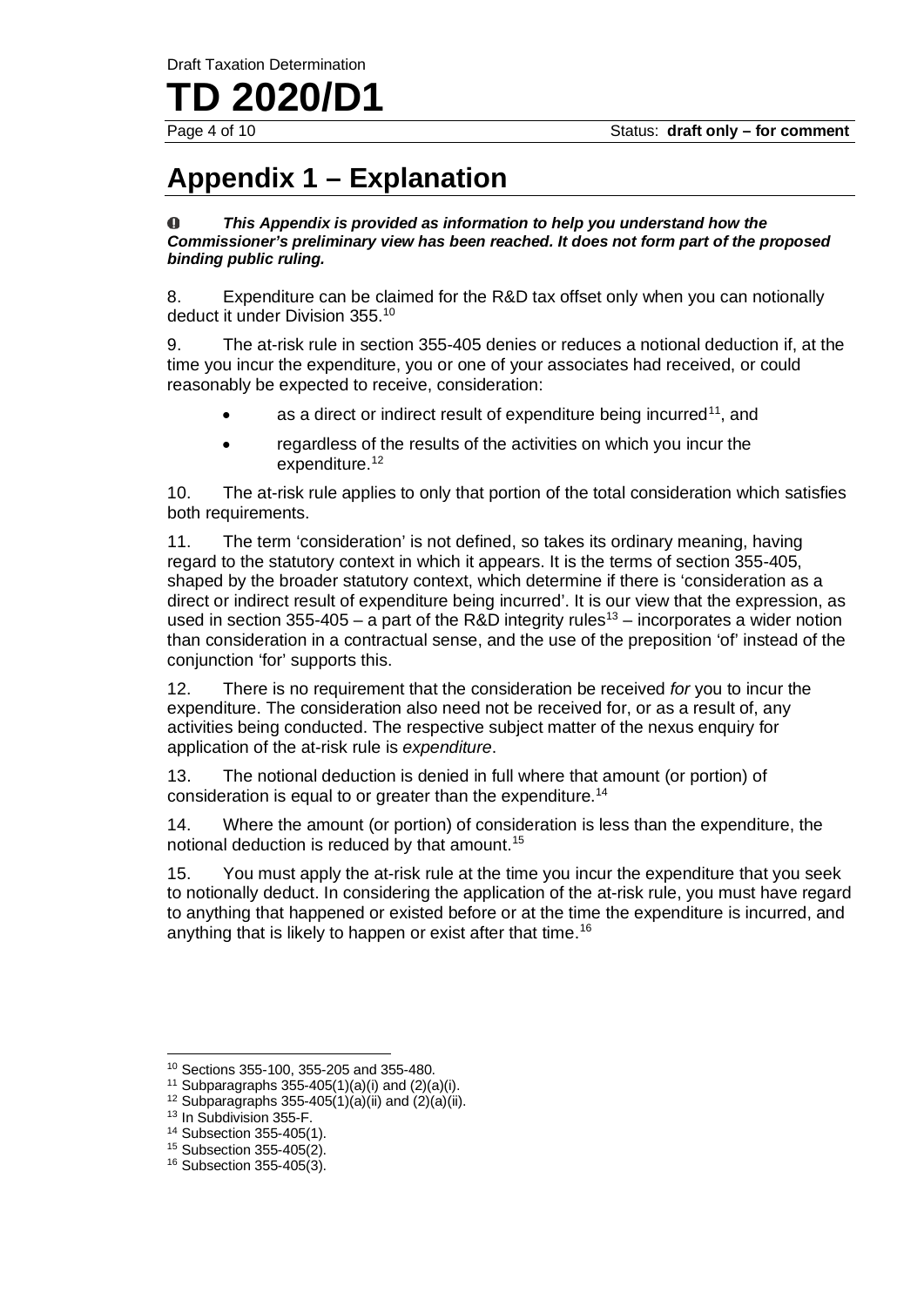#### **JobKeeper scheme**

16. The JobKeeper scheme is provided for under Part 2 of the Payments and Benefits Rules:

- Division 2 sets out the rules for when an employer with eligible employees is entitled to the JobKeeper payment
- Division 3 sets out the rules for when a business owner is entitled to a JobKeeper payment.

17. The JobKeeper scheme provides financial support to entities that have been affected by the economic impacts of COVID-19.[17](#page-5-0) The JobKeeper payment under Division 2 is designed to help businesses retain employees during the COVID-19 outbreak by covering the costs of employees' wages, allowing entities to recommence or scale up operations once conditions allow.<sup>[18](#page-5-1)</sup> The extension of JobKeeper payments under Division 3 to certain participants of a qualifying business recognises that such business participants are also affected by the economic downturn caused by COVID-[19](#page-5-2).<sup>19</sup>

#### **Application of the at-risk rule to JobKeeper payments based on paid employees (Division 2)**

18. The Payments and Benefits Rules require an employer to have satisfied a series of eligibility criteria in order to be entitled to a JobKeeper payment under Division 2 for payments made to employees.<sup>[20](#page-5-3)</sup>

19. One of these criteria is the 'wage condition', which requires the employer to pay each eligible employee at least the JobKeeper payment rate per fortnight (regardless of whether the employee ordinarily receives more or less than that amount). $^{21}$  $^{21}$  $^{21}$  The component amounts that together must equal or exceed the JobKeeper payment rate include amounts paid by the employer to the employee by way of salary, wages, commission, bonus or allowances. [22](#page-5-5)

20. Having regard to the component amounts covered by the wage condition, the JobKeeper payment is received as a result of the employer incurring wage expenditure. That the employer must also satisfy other eligibility criteria does not alter this conclusion.

21. JobKeeper payments are received **after** an employer has incurred its wage expenditure for each fortnight. At the time the employer incurred its wage expenditure, the employer could reasonably be expected to receive the JobKeeper payment. This is because at the time of incurring the expenditure, the employer would have enrolled in the JobKeeper scheme and having regard to anything likely to happen or exist after that time, the employer would be aware as to whether it would be entitled to receive the JobKeeper payment for that fortnight for its eligible employees.

<span id="page-5-0"></span><sup>17</sup> Explanatory Statement to the *Coronavirus Economic Response Package (Payments and Benefits) Rules 2020* (Explanatory Statement).

<span id="page-5-1"></span><sup>&</sup>lt;sup>18</sup> See Explanatory Statement.

<span id="page-5-2"></span><sup>19</sup> See Explanatory Statement.

<span id="page-5-3"></span><sup>&</sup>lt;sup>20</sup> Subsection 6(1) of the Payments and Benefits Rules.

<span id="page-5-4"></span><sup>&</sup>lt;sup>21</sup> Subsection  $10(1)$  of the Payments and Benefits Rules.

<span id="page-5-5"></span> $22$  Paragraph 10(2)(a) of the Payments and Benefits Rules.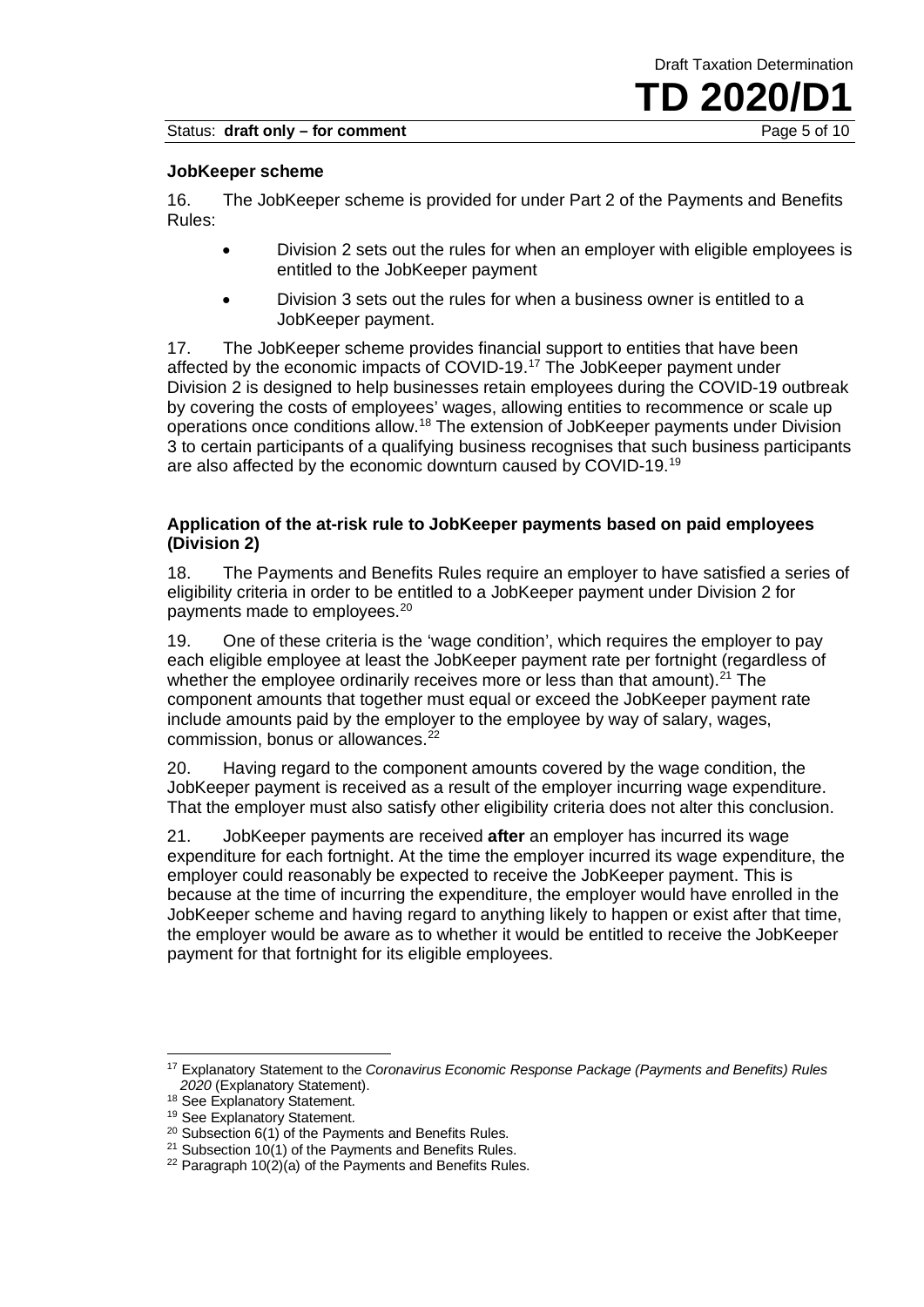Draft Taxation Determination

# **TD** 2020/D1

22. It has been put to the Commissioner that because JobKeeper payments are not 'consideration for a taxable supply' as defined for the purposes of the *A New Tax System (Goods and Services Tax) Act 1999*, JobKeeper payments similarly should not be captured by the at-risk rule. We do not accept that view. As noted at paragraph [11](#page-4-7) of this Determination, the expression in section 355-405 is informed by the statutory context, and therefore 'consideration' as used in section 355-405 does not correspond to 'consideration for a supply' in the GST context.

[23](#page-6-0). If you pay wages to an eligible employee<sup>23</sup> undertaking eligible R&D activities, the JobKeeper payment is consideration received as a direct or indirect result of the R&D expenditure incurred.

24. JobKeeper payments under Division 2 of the Payments and Benefits Rules are receivable regardless of the results of any R&D activities on which the wage (or other) expenditure is incurred. There are no eligibility criteria that would link the receipt of JobKeeper payments in any way to the results of the R&D activities that you may be conducting.

25. Therefore, to the extent you receive the JobKeeper payment for your paid employees, you are not at risk for the wage expenditure and cannot get a notional deduction.

#### *Example 1 – employee wholly engaged in R&D activities*

26. *Amaranth Pty Ltd (APL) conducts research into the development of stress and drought resistant plants. APL employs Ana, a biology graduate, to conduct R&D activities for a wage of \$1,000 per fortnight. Ana's time is spent wholly on those activities.*

27. *APL enrols in the JobKeeper scheme under Division 2 of the Payments and Benefits Rules and pays Ana \$1,500 per fortnight in order to satisfy the wage condition. At the end of the JobKeeper fortnight, APL receives a JobKeeper payment of \$1,500.*

28. *Assuming APL would otherwise satisfy all the requirements in section 355-205 to claim a notional deduction for the wages of \$1,500 paid to Ana during the fortnight, it is nevertheless prevented from notionally deducting that expenditure as a consequence of the application of the at-risk rule in section 355-405. This is because:*

- *at the time APL incurred Ana's wages, it could reasonably expect to receive a JobKeeper payment of \$1,500 as a result of that expenditure being incurred, and*
- *the JobKeeper payment is received regardless of the results of the R&D activities on which that expenditure is incurred.*
- 29. *APL is not at risk for any of the R&D wage expenditure paid to Ana.*

#### *Example 2 – employee wholly engaged in R&D activities and wage is more than the JobKeeper payment*

30. *Burgundy Pty Ltd (BPL) is engaged in the research and development of pharmaceutical goods. BPL employs Cameron, a biomedical scientist, for a wage of \$2,000 per fortnight. Cameron's time is spent wholly on R&D activities.*

<span id="page-6-0"></span><sup>&</sup>lt;sup>23</sup> Section 9 of the Payments and Benefits Rules.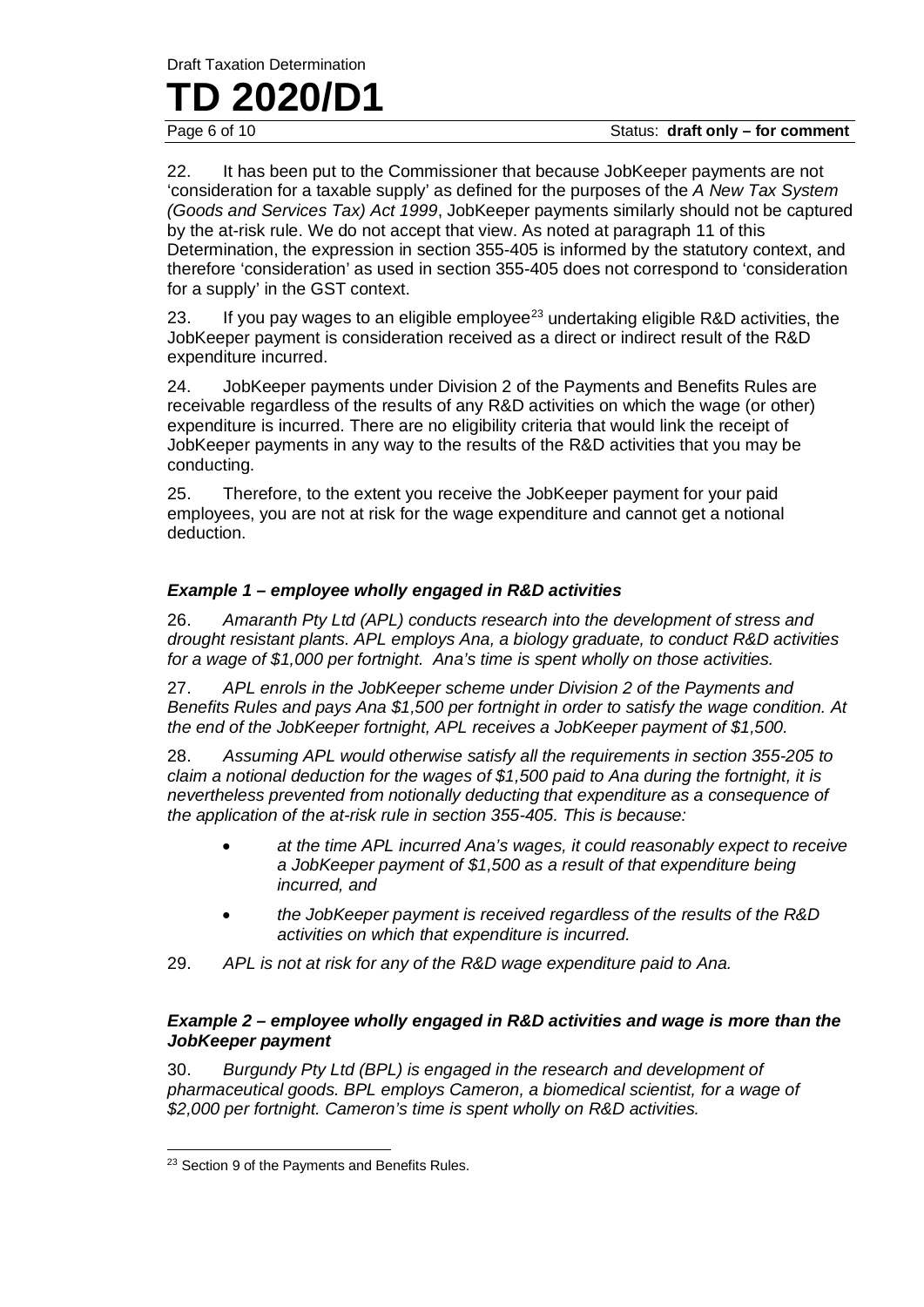#### Status: **draft only – for comment Example 2 of 10** Page 7 of 10

31. *BPL enrols in the JobKeeper scheme under Division 2 of the Payments and Benefits Rules and continues to pay Cameron \$2,000 per fortnight. At the end of the JobKeeper fortnight, BPL receives a JobKeeper payment of \$1,500.*

32. *Assuming BPL would otherwise satisfy all the requirements in section 355-205 to claim a notional deduction for the wages of \$2,000 paid to Cameron during the fortnight, it is nevertheless prevented from notionally deducting \$1,500 of that expenditure as a consequence of the application of the at-risk rule in section 355-405. This is because:*

- *at the time BPL incurred Cameron's wages, it could reasonably expect to receive a JobKeeper payment of \$1,500 as a result of that expenditure being incurred, and*
- *the JobKeeper payment is received regardless of the results of the R&D activities on which that expenditure is incurred.*

33. *BPL is not at risk for \$1,500 of the R&D wage expenditure paid to Cameron. However, BPL continues to be entitled to a notional deduction of \$500 under section 355-205 for that R&D wage expenditure still at risk.*

34. Where an employee is only partially engaged in R&D activities, the Commissioner is of the opinion that the at-risk rule only applies to reduce your notional deduction for that portion of the JobKeeper payment that is received as a result of incurring wage expenditure on R&D activities. This is because your notional deduction for expenditure under either section 355-205 or section 355-480 is limited to expenditure incurred on R&D activities, and the consideration captured by section 355-405 is that which is received as a result of having incurred that expenditure.

35. The Commissioner is of the view that a fair and reasonable basis for determining that portion of the JobKeeper payment received as a result of incurring expenditure on R&D activities is the amount of time your eligible employee spends on R&D activities. Therefore, if you receive a JobKeeper payment for an eligible employee who is partially engaged in R&D activities during a fortnight, your notional deduction is partially reduced by that portion of the JobKeeper payment as is in proportion with the time the employee spends on R&D activities during that fortnight.

### *Example 3 – employee partly engaged in R&D activities*

36. *Cordovan Pty Ltd (CPL) is engaged in the research and development of textiles. CPL employs Damon, a chemical engineer, for a wage of \$4,000 per fortnight.*

37. *CPL is a small business with few employees. Damon spends 75% of his time engaged in R&D activities and 25% of his time on marketing and sales of CPL's goods (non-R&D activities).*

38. *CPL enrols in the JobKeeper scheme under Division 2 of the Payments and Benefits Rules and continues to pay Damon \$4,000 per fortnight. At the end of the JobKeeper fortnight, CPL receives a JobKeeper payment of \$1,500.*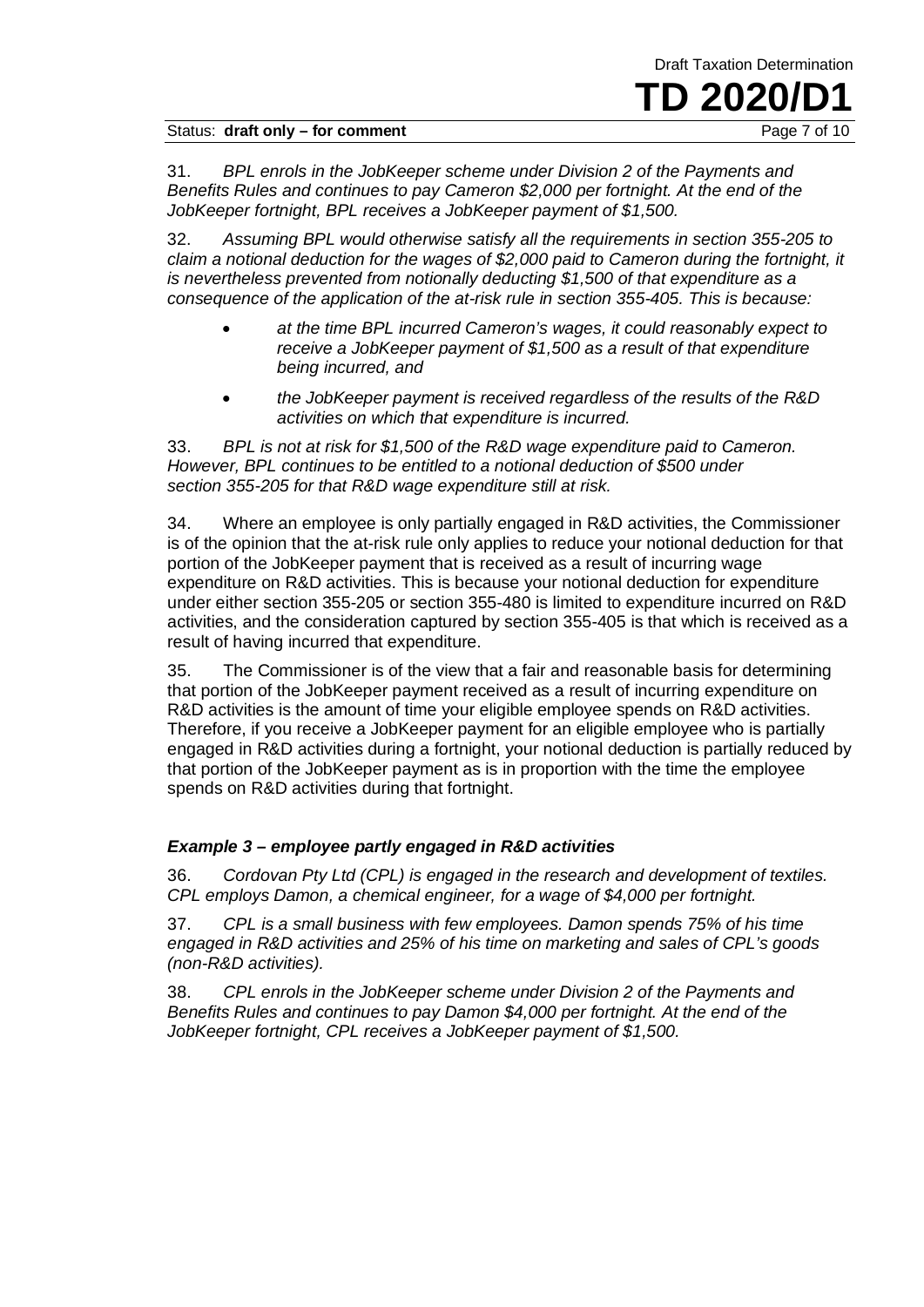Draft Taxation Determination

# **TD** 2020/D1

Status: **draft only – for comment** 

39. *Assume CPL would otherwise satisfy all the requirements in section 355-205 to claim a notional deduction for \$3,000 (75%) of the \$4,000 wages paid to Damon during the fortnight, being the extent to which CPL's wage expenditure is incurred on R&D activities. However, the at-risk rule in section 355-405 will apply to reduce the amount of CPL's notional deduction. This is because:*

- *at the time CPL incurred the wage expenditure paid to Damon, it could reasonably expect to receive the JobKeeper payment as a result of that expenditure being incurred, and*
- *the JobKeeper payment is received regardless of the results of the R&D activities on which that expenditure is incurred.*

40. *To the extent that CPL receives 75% of its JobKeeper payment as a result of the total wages paid to Damon (that is, \$1,125 (75%) of \$1,500), it cannot be said that CPL is at risk for its R&D wage expenditure. However, CPL continues to be at risk and is entitled to a notional deduction of \$1,875 under section 355-205 for the wage expenditure incurred by it on its R&D activities (that is, \$3,000 less \$1,125).*

#### **Application of the at-risk rule to JobKeeper payments based on business participation (Division 3)**

41. An entity may be eligible for a JobKeeper payment under Division 3 of the Payments and Benefits Rules if it meets certain eligibility criteria and has an 'eligible business participant'.[24](#page-8-0)

42. Broadly, an eligible business participant is an individual who is actively engaged in the operation of the business and is not an employee.<sup>[25](#page-8-1)</sup> Eligible business participants of a company are limited to its directors or shareholders.[26](#page-8-2)

43. An entity can only have one eligible business participant and claim one JobKeeper payment per fortnight for that individual.<sup>[27](#page-8-3)</sup>

44. In contrast to JobKeeper payments received for employees under Division 2, there is:

- no wage condition that needs to be satisfied to be entitled to a JobKeeper payment for an eligible business participant
- nothing in the eligibility criteria for receiving a JobKeeper payment for an eligible business participant to conclude it is received as a direct or indirect result, consequence, outcome or effect of incurring any expenditure.

45. Therefore, a JobKeeper payment for an eligible business participant is not received as a direct or indirect result of incurring any R&D expenditure. This is the case even after having regard to anything that might have happened or existed before any expenditure is incurred, and anything likely to happen or exist after that time.

46. Therefore, no portion of a JobKeeper payment based on business participation will reduce your notional deduction for expenditure incurred on R&D activities.

<span id="page-8-0"></span><sup>&</sup>lt;sup>24</sup> Subsection 11(1) of the Payments and Benefits Rules.

<span id="page-8-1"></span><sup>&</sup>lt;sup>25</sup> Section 12 of the Payments and Benefits Rules.

<span id="page-8-2"></span><sup>&</sup>lt;sup>26</sup> Table item 4 of subsection 12(2) of the Payments and Benefits Rules.

<span id="page-8-3"></span><sup>&</sup>lt;sup>27</sup> Subsection 11(3) of the Payments and Benefits Rules.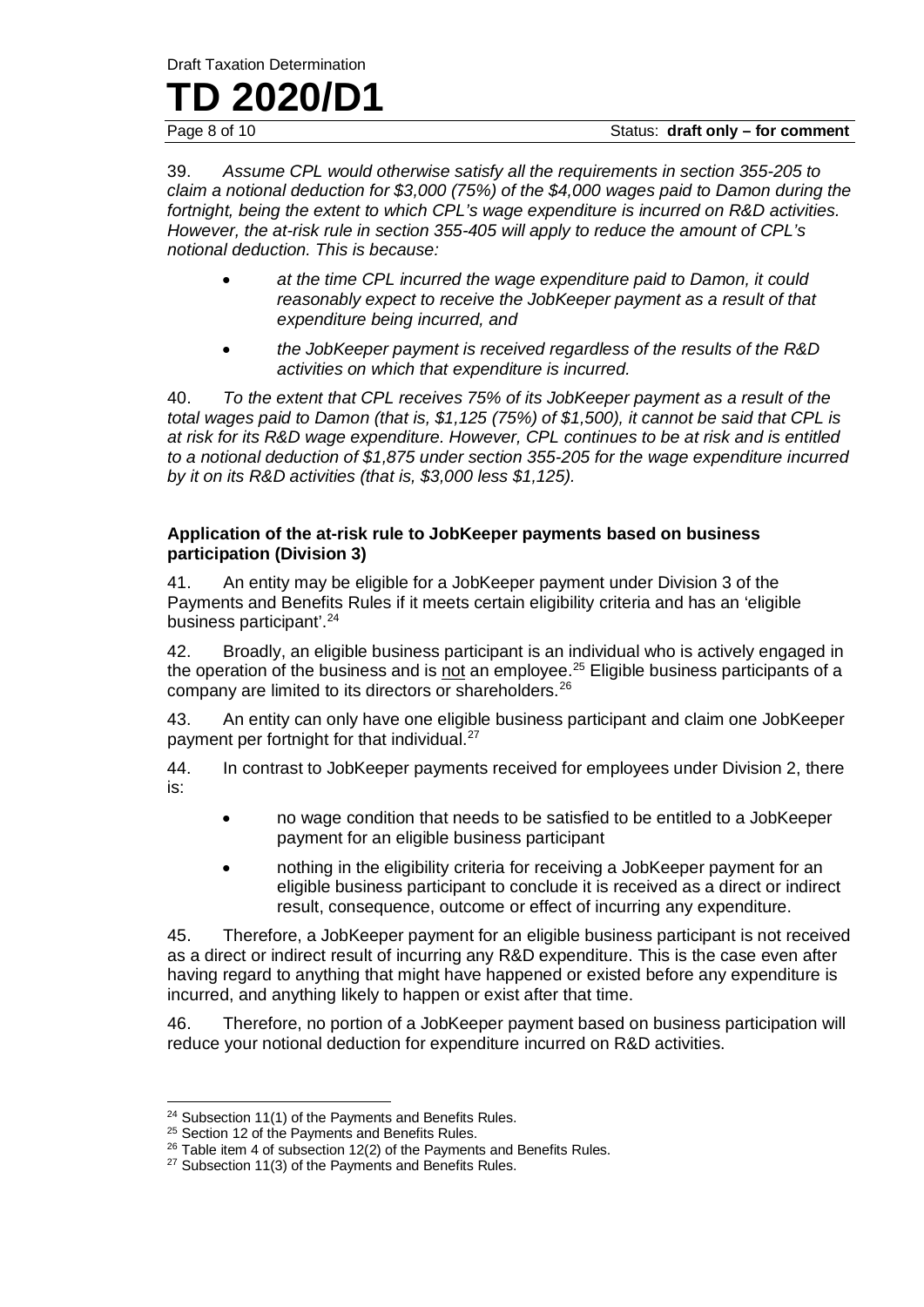Status: draft only - for comment

### **Appendix 2 – Your comments**

47. You are invited to comment on this draft Determination, including the proposed date of effect. Please forward your comments to the contact officer by the due date.

48. A compendium of comments is prepared when finalising this Determination, and an edited version (with names and identifying information removed) is published to the Legal database on ato.gov.au. Please advise if you do not want your comments included in the edited version of the compendium.

#### **Due date: 24 August 2020**

Contact officer details have been removed following publication of the final determination.